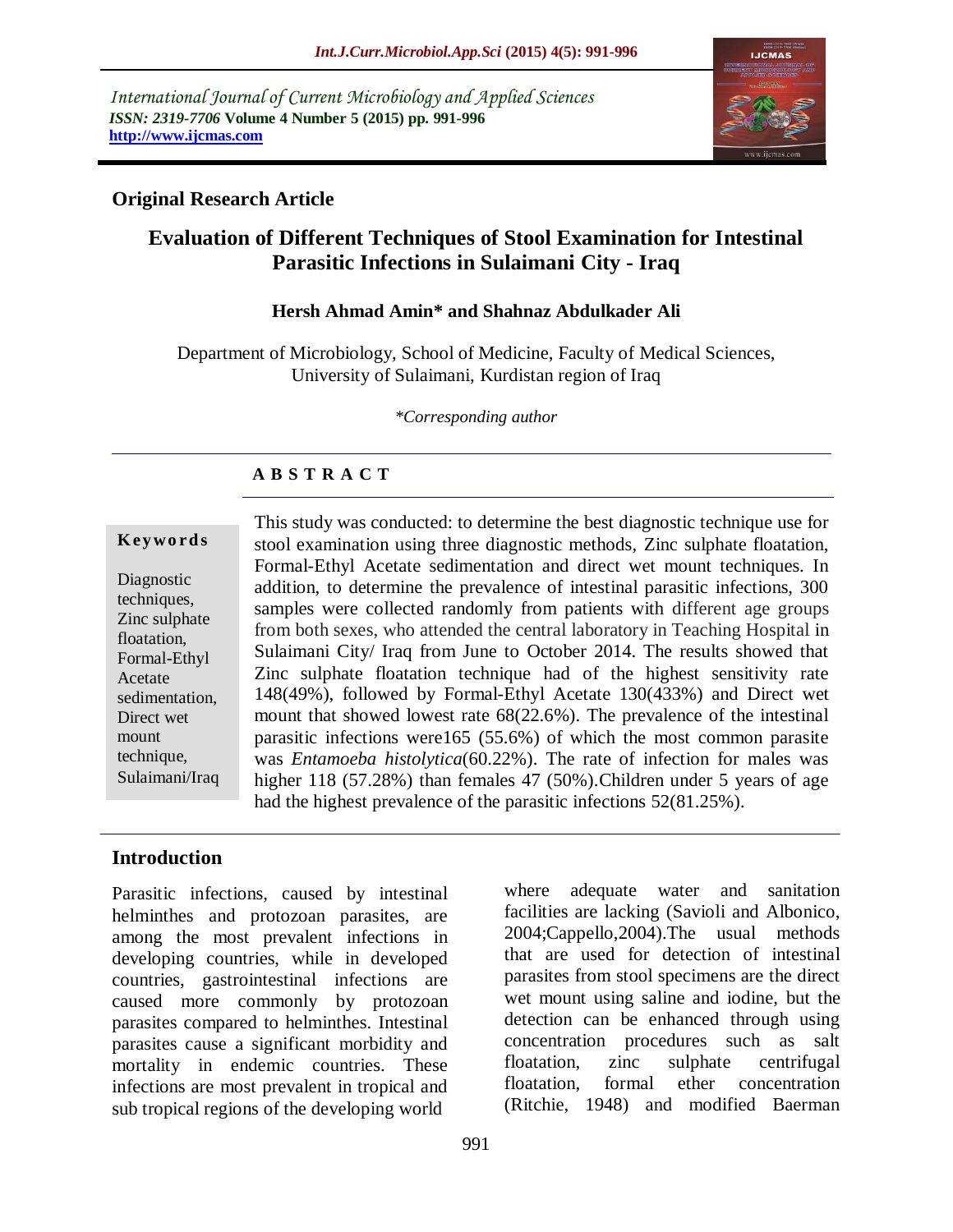sedimentation. These techniques increase the detection of protozoan cysts, helminthes eggs and larvae. However, the use of diethyl ether, an essential reagent of concentration technique, may be hazardous to laboratory workers, since it is explosive, of potential toxicity such as respiratory irritation and a cause of cardiovascular depression and narcosis (Boswell and Collins, 1996; Young *et al*., 1979).Therefore, a replacement for diethyl ether has been sought for this technique by introduced of ethyl acetate as a replacement. In view of the increasing polyparasitism in the developing countries, there is a need for sensitive diagnostic tools that are simple to apply and can detect different intestinal parasite species in the same stool sample.

The objectives of this study wereto compare three different techniques in diagnosing parasitic infections, and to determine the prevalence of intestinal parasitic infections among the patients who attended the central laboratory in Teaching Hospital Sulaimani city.

#### **Stool Sample collection**

A total of 300 fresh stool samples were collected randomly from patient with different age groups, who attended the central laboratory in teaching hospital inSulaimanicity from June to October 2014**.**  Specimens were collected in sterile containers and transported to the Department of Microbiology immediately. Both the formed and unformed stools were examined immediately.

#### **Material and methods**

### **Each stool specimen was examined by the following techniques**

Macroscopic examination: The stool specimens were examined by naked eye for presence of: The colour, consistency, blood, mucus, the nature of the faeces, and adult worms.

### **Direct microscopic examination using saline and iodine preparations**

A small amount of the stool sample was emulsified in 1-2 drops of saline or iodine on a glass slide then a cover slip was placed on it and examined microscopically.

### **Concentration microscopic examination**

**A- Zinc Sulphate centrifugal flotation:**  Fresh faecal specimens were formalinised by adding few drops of 10% formalin to 1g of stool sample and then emulsified in 10 parts of saline, strained through three folds of gauze. The filtrate was collected in a centrifuge tube and centrifuged at 1500rpm for 5 minutes. The supernatant was discarded and the sediment was resuspended in water. To the sediment,3-4 mL of 33% zinc sulphate solution was added, then mixed well and filled with ZnSO4 solution to about half an inch of the rim. Several loopfuls of the supernatant fluid were removed with a bacteriological loop and put on slide, then covered with a cover slip and examined under 40X lens (Melvin and Brooke,1985).

**B-Formal-Ethyl Acetate concentration:**  Fresh faecal specimen was emulsified by mixing about 1g of stool with7 mL of 10% formol saline and was kept for 10 minutes for fixation, then strained through three folds of gauze. The filtrate was added to 3 mL of ethyl-acetatand then centrifuged at 1500rpm for 5 minutes and allowed to settle. The supernatant was removed and two drops of the sediments on a slide, covered with a cover slip then examined under 40X for parasite detection (Neimeister *et al*., 1987).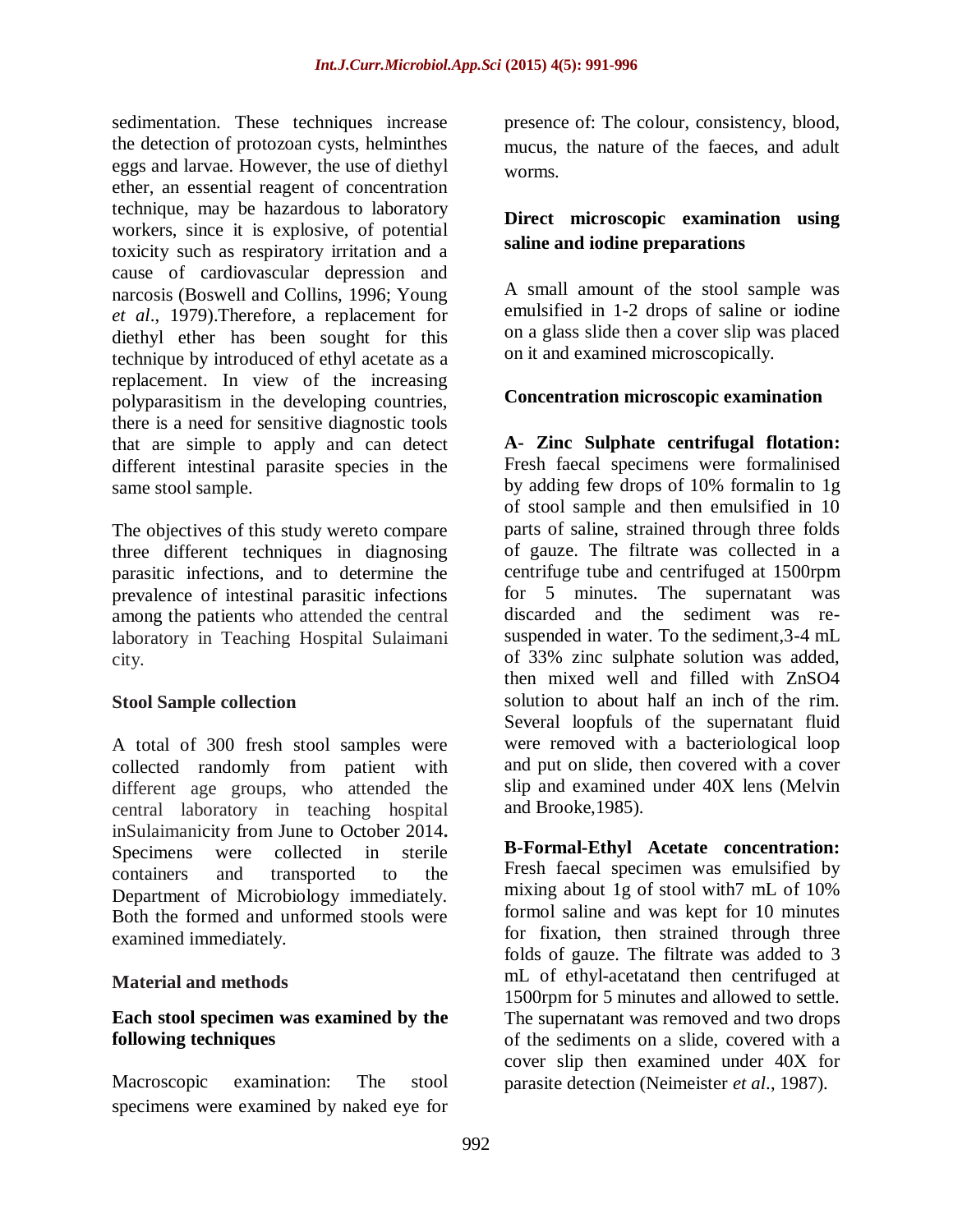#### **Statistical analysis**

Chi-square test was used to evaluate the statistical significance, *P*-value <0.05 was considered as statistically significant.

### **Results and Discussion**

A total of 300 stool samples were examined, out of which 165 (55.6%) samples were positive for intestinal parasites. *Entamoeba histolytica* was the most prevalent species 110 (60.22%), other parasites observed were *Blastocystis hominis* (19%), *Cryptosporidium spp* (16.43%)*, Entamoeba coli* (6%), *Giardia lamblia* (2%), *Chilomastix mesnili* (2.28%), *Isospora spp* (1.36%) and *Enterobius vermicularis* (0.45%) as shown in Table 1.

From the results of three different diagnostic tests, demonstration of the parasitic infections with sensitivity of (49.3%) the Zinc sulfate flotation concentration technique was found to be most sensitive method in this study, then came Formal-Ethyl acetate at rate of (43%) and direct wet mount (22.3%) as shown in Table 2.

Interestingly males were more infected with intestinal parasites (57.28%) than females (50%).as shown in Table 3. Children under 5 years of age had the highest prevalence of the parasitic infections as shown in Table 4. The rate of poly parasitism infections seen in 56(36%) samples were infection with *Entamoeba histolytica* and *Blastocystis hominis* cysts, *Entamoeba histolytica* and *Giardia lamblia* cysts that were detected by concentration methods.

In the present study the prevalence of the intestinal parasitic infections was higher165 (55.6%) and *Entamoeba histolytica* was the most prevalent species. This was agreement with the study conducted by (Hamad and Ramzy, 2012) who reported 30% in Arbil,

61.1 % by (Farhan, 2012) in Al-Anbar and in Baghdad (23.44%) detected by (AL-Kubaisy*et al.*, 2014). Another study by (Jarallah, 2012) reported 28.87% in Basrah. *Entamoeba histolytica* was reported to be responsible for approximately 50 million cases of invasive amoebiasis and upwards of 100,000 death/year (WHO, 1997). This may be due to that *E. histolytica* are highly resistant to chlorine disinfection and their small size (range  $1-17 \text{ }\mu\text{m}$ ) enables them to penetrate water treatment systems and cause waterborne disease even following the consumption of treated drinking-water (Graczyk *et al.*,2005).Infection is also acquired primarily through the infection of infective cyst form present in faecally contaminated water and food (Petri and Singh, 1999). Second species recorded was *Blastocystis hominis* (19.60%).This was in disagreement with studies by (Ali, 2010) (28.81%), (Rezan, 2014) (22.15%) and (Raza, 2009) 6.3% in Sulaimani and7% in Baghdad by (Mahmood *et al.*, 2014).

The prevalence rate of parasitic infections was higher in males (57%) as compared to females (50%) with no significant difference. The reason for the male preponderance in our study may be related to the daily activity rather than the sex predominance. However, many studies from Iraq showed higher prevalence of these infections among males, in Sulaimani by (Rezan, 2014), (Mariwan, 2010) in kalar Sulaimani, (AL-Kubaisy *et al.,* 2014) in Baghdad, while other studies showed increased infection among the females, (Hamad and Ramzy, 2012) in Erbil, (Raza, 2009) in Sulaimani. Nevertheless, the sex predominance for the parasite infections has still not been confirmed.

Statistically no significant difference in the percentage of intestinal parasites infections were according to the age of the patient  $(p>0.05)$ .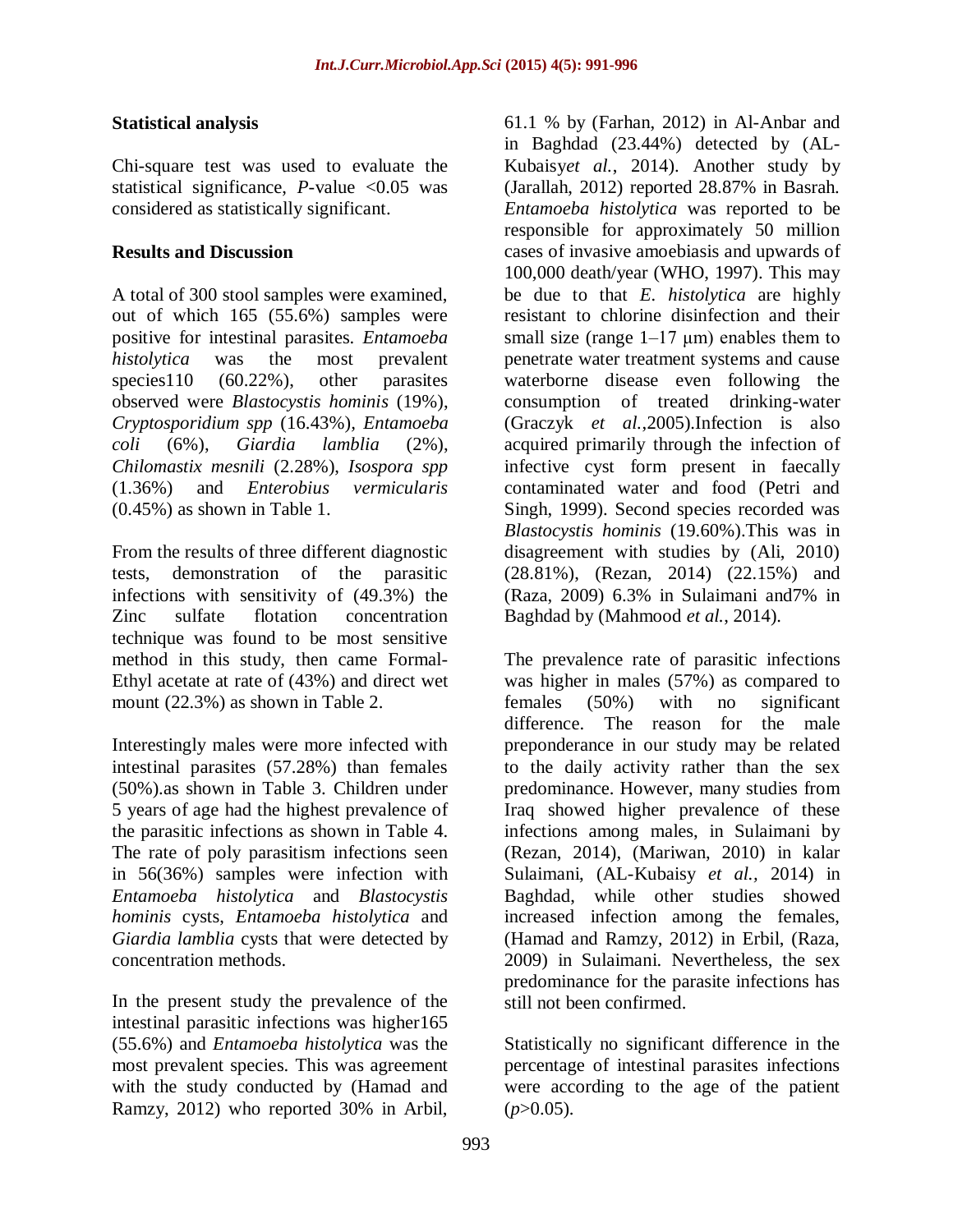| parasites                   | Number of $(+ve)$ case | $\frac{0}{0}$ |
|-----------------------------|------------------------|---------------|
|                             | $(n=300)$              |               |
| Entamoeba histolytica       | 110                    | 50.16         |
| <b>Blastocystis</b> hominis | 43                     | 19.6          |
| Cryptosporidium spp.        | 36                     | 16.41         |
| Entamoeba coli              | 15                     | 6.84          |
| Giardia lamblia             | 6                      | 2.73          |
| Chilomastix mesnili         | 5                      | 2.28          |
| Isospora spp.               | 3                      | 1.36          |
| Enterobius vermicularis     |                        | 0.45          |
| Total                       | 219                    |               |

| <b>Table.1</b> Total Prevalence of parasitic infections |  |  |  |
|---------------------------------------------------------|--|--|--|
|---------------------------------------------------------|--|--|--|

**Table.2** Sensitivity of different parasitic examination techniques

| Techniques               | No. positive for parasites | $\%$ |
|--------------------------|----------------------------|------|
|                          | (Total No. 300)            |      |
| Zinc sulphate floatation | 148                        | 49.3 |
| Formal-Ethyl Acetate     |                            | 43.3 |
| Direct wet mount         |                            | 22.6 |

**Table.3** Sex prevalence of parasitic infections

| Sex    | Examined No. | No. positive for parasites | $\%$  |
|--------|--------------|----------------------------|-------|
| Male   | 206          |                            | 57.28 |
| Female | 94           |                            | 50    |
| Total  | ነU           | 65                         |       |

 $\chi$ 2= 0.409, *P*-value > 0.05

**Table.4** Age prevalence range of parasite infections

| Age       | Examined No. | Positive | %     |
|-----------|--------------|----------|-------|
| $\lt 5$   | 64           | 52       | 81.25 |
| $6 - 10$  | 14           |          | 57.14 |
| $11-20$   | 58           | 28       | 48.27 |
| $21 - 30$ | 102          | 49       | 48.03 |
| $31 - 40$ | 55           | 23       | 41.8  |
| $41 - 50$ |              |          | 71.8  |
| Total     | 300          | 165      | 55.6  |

 $\chi$ <sup>2</sup> = 6.79, *P*-value > 0.05

The prevalence rate in all age groups is high, but children who were between 1-5 years of age had the highest prevalence rate of parasitic infections. The high prevalent rate

could be attributed to poor personal hygiene and environmental exposure. Similar rates were recorded by (AL-Kubaisy *et al.,* 2014), and (Farhan, 2012), which showed that the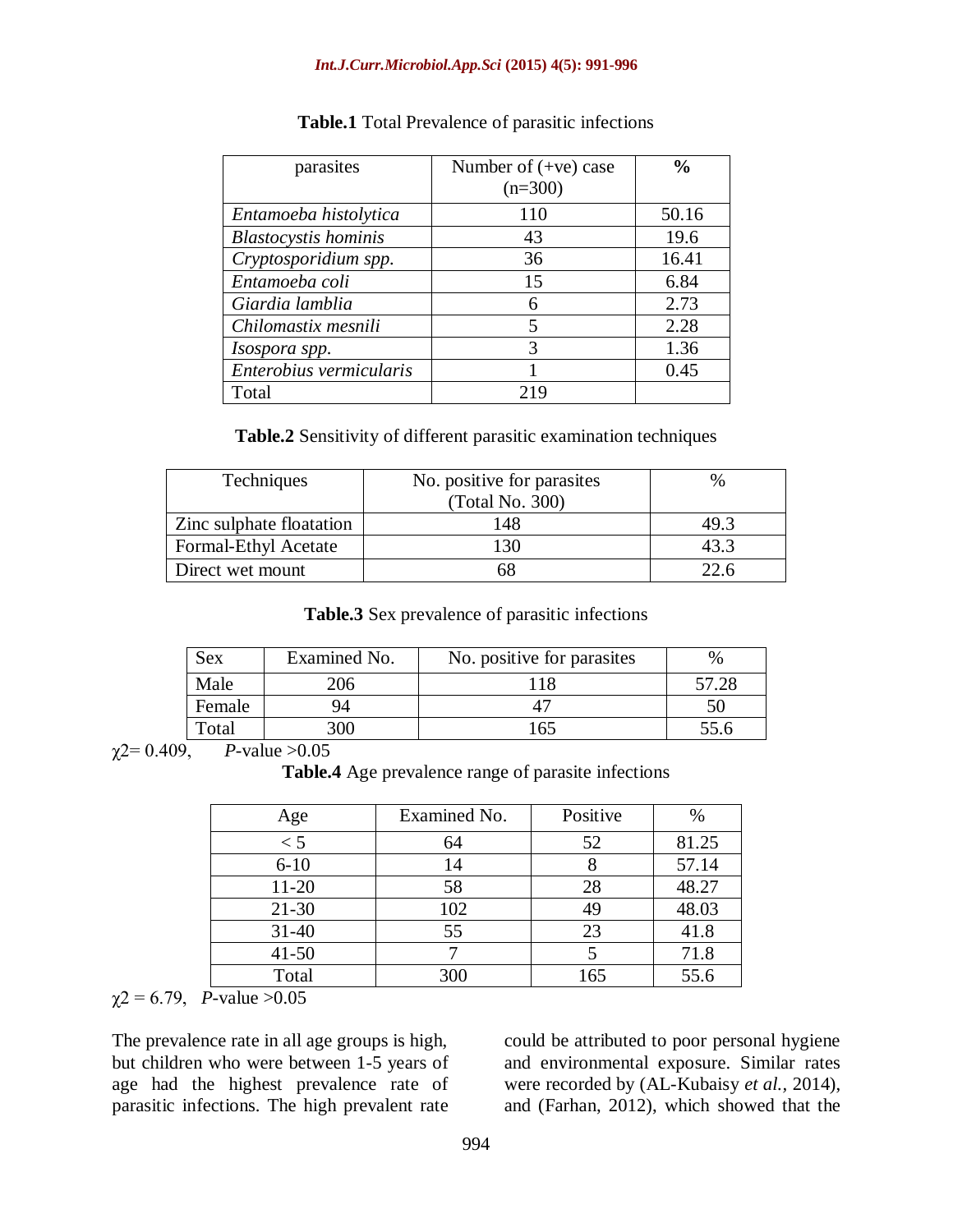largest number of intestinal parasitic infections were found in children aged  $\leq$ years and that infection declined progressively with increasing age groups. Conversely our results disagree with the result of (Raza, 2009) in Sulaimani, (Mohamed and Yahya, 1999) in kerkuk who recorded a higher prevalence rate of parasitic infection in children from 6-9 years old.

The present study found that the Zinc sulphate floatation concentration technique was more sensitive with49.3% of the cases were detected, followed by Formal-Ethyl Acetate sedimentation (43.3%) and then direct wet mount technique showed the lowest detection rate (22.6%). Results of our study is in agreement with studies that found 60% by (Mahmood *et al.*, 2014) in Baghdad by the flotation, 58.7% by sedimentation and 39.3% by direct wet mount. Other studies (Raza, 2009) in Sulaimai, (Allan *et al*., 1981) in United states-Texas, found that the concentration by flotation methods were more sensitive in intestinal parasitic diagnosis. Flotation technique permits the separation of protozoan cysts and certain helminthes eggs from excess debris through the use of a liquid with a high specific gravity, where the parasitic elements are recovered from the surface film and the debris remains in the bottom of the tube. This technique yieldsa cleaner preparation and morphology of the parasites than the sedimentation procedure (Garcia, 2001), (Melvin and Brooks, 1985). A study from India by (Parameshwarappa *et al.*, 2012) showed that the formol-ether concentration technique was more sensitive as compared to the other methods and found that 64.5% of the cases were detected by the formolether method and 55% by Zinc sulphate floatation. This may be due to that Sedimentation procedure leads to the recovery of all protozoa, eggs and larvae

present. However, the preparation contains more debris than the flotation procedure, though Ethyl acetate is used as an extractor of debris and fat from the faeces and leaves the parasites at the bottom of the suspension. Concentration by formalin-ethyl acetate sedimentation is recommended because it is the easiest to perform, allows recovery of the broadest range of organisms and is the least subject to technical error (Neimeister *et al.,* 1987). In our study the direct wet mount showed the lowest sensitivity from the concentration methods, but the advantage of this method is to provide a quick diagnosis of a heavily infected specimen, to check organism motility and to diagnose parasites that may be lost in concentration techniques (Robyn, 1997).

In conclusion, our results indicate that the Zinc sulphate floatation method is more sensitive technique from Formal-Ethyl Acetate sedimentation and direct wet mount but over all, these methods are important for diagnosis. The prevalence of parasitic infections is high and *Entamoeba histolytica* was the most prevalent species.

### **Acknowledgments**

The authors would like to thank all staff in Parasitology Laboratory, Department of Microbiology, School of Medicine for their cooperation. Great thanks to the central laboratory in Sulaimani Teaching Hospital for their support and help in performing this study.

### **References**

Allan, LT., Stephen, HE., Michael, TK., and Jerome, HS. 1981. Comparison of Formalin-Ethyl Ether Sedimentation, Formalin-Ethyl Acetate Sedimentation, and Zinc Sulfate Flotation Techniques for Detection of Intestinal Parasites. *Journal of Clinical Microbiology*. 13(5):882-884.